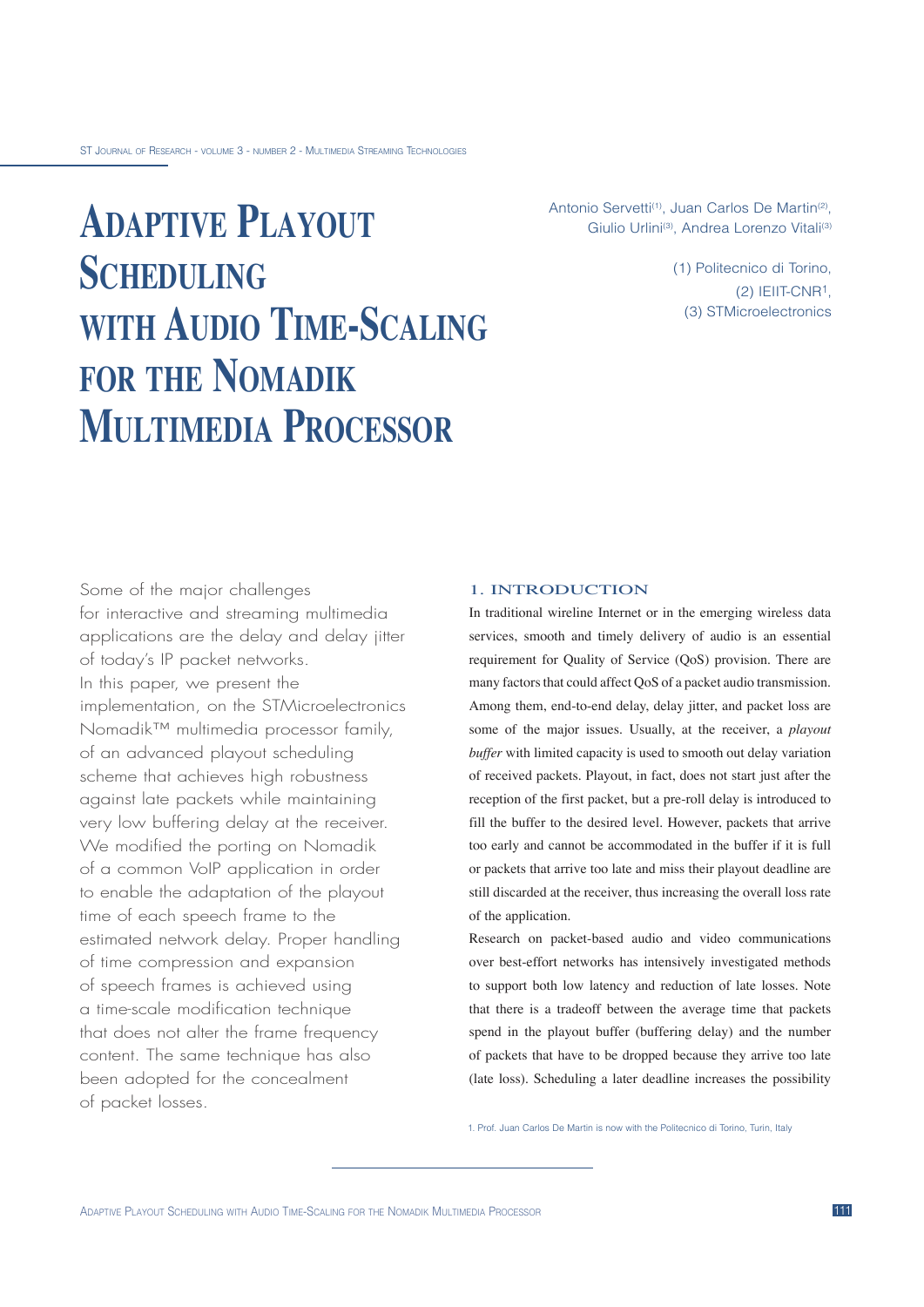of playing out more packets and results in lower loss rate but at the cost of higher buffering delay. Vice versa, it is difficult to decrease the buffering delay without significantly increasing the loss rate. Two way communications are very sensitive to the system latency, so end-to-end delay has to be kept within a very low range to allow seamless interactivity. In streaming, larger delays have been traditionally considered acceptable - especially in the case of PC-based streaming - but, recently, a new class of streaming applications is emerging; the most common scenario is probably set-top-box-based Video-on-Demand over broadband networks. In that case, customers expect a TV-like experience, that is, a very short delay when flipping channels. To guarantee that kind of reactivity, a streaming infrastructure also needs to operate with an overall low delay and should reduce the pre-roll delay.

One of the techniques available to reduce overall delay is to employ adaptive-size media playout buffers. Instead of determining the size of the playout buffer proportionally to the expected average standard deviation of the delay and then keeping it constant, the size can follow the instantaneous standard deviation of the delay, minimizing the average delay introduced by the buffer. One problem caused by the introduction of a variable delay element right before playout is that the client needs to vary the rate at which it plays out the audio-visual stream. To do so, a technique to time-scale the duration of audio frames must be available at the receiver. With this technique, the pre-roll delay may also be reduced by playing the media more slowly than normal just after the reception of the first packet and then allowing the buffer to fill to the target level over time.

In this paper, we present an implementation of state-of-the-art adaptive playout and time-scaling techniques for speech signals on the *STMicroelectronics' Nomadik* multimedia application processor, with particular attention to the issues related to the scenario of multimedia transmission over wired and wireless IP networks. Several algorithms are known in the literature for audio scaling in the time and frequency domain; our application achieves good quality results with the computationally efficient overlap-add technique based on waveform similarity. Besides

its use to enable adaptive playout buffering, the time-scaling technique has also been used as packet loss concealment scheme. Missing frames are generally concealed with the replication of the last received frame, but better results may be achieved by extending neighboring frames to fill the gap corresponding to lost frames.

This document is organized as follows. Section 2 describes the basic idea of adaptive playout. Section 3 describes how audio frames can be scaled using time-scaling techniques. In Section 4, a loss concealment mechanism that works together with the adaptive playout scheme is proposed. Then, in Section 5, we present the implementation of the adaptive playout scheduling and loss concealment technique on the STMicroelectronics Nomadik multimedia processor. Conclusions are drawn in Section 6.

## 2. ADAPTIVE SCHEDULING OF AUDIO PLAYOUT

Commonly, in order to absorb short-term fluctuations in the data arrival rate, multimedia packets are not played out immediately after reception, but they are held in the so-called playout buffer until their scheduled playout deadline arrives. This buffer is also known as *dejitter buffer* since the buffering absorbs variations in end-to-end delay (delay jitter) that may cause playout interruptions. The longer the buffer size, the greater the protection against such interruptions. However, the buffering increase has a cost in terms of transmission latency that progressively reduces the interactivity level of the communication.

Research on Internet multimedia transmission has largely focused on error concealment and delay control in the presence of delay jitter and packet loss [1][2]. Given a fixed receiver buffer and a tight end-to-end delay bound, some packets sent to the receiver may still be discarded if the receiver buffer is not adjusted to accommodate the time varying end-to-end delay. For example, late arrival packets, which arrive after their scheduled playout time, are discarded (*late loss*). On the contrary, it may sometimes happen that a packet that arrives too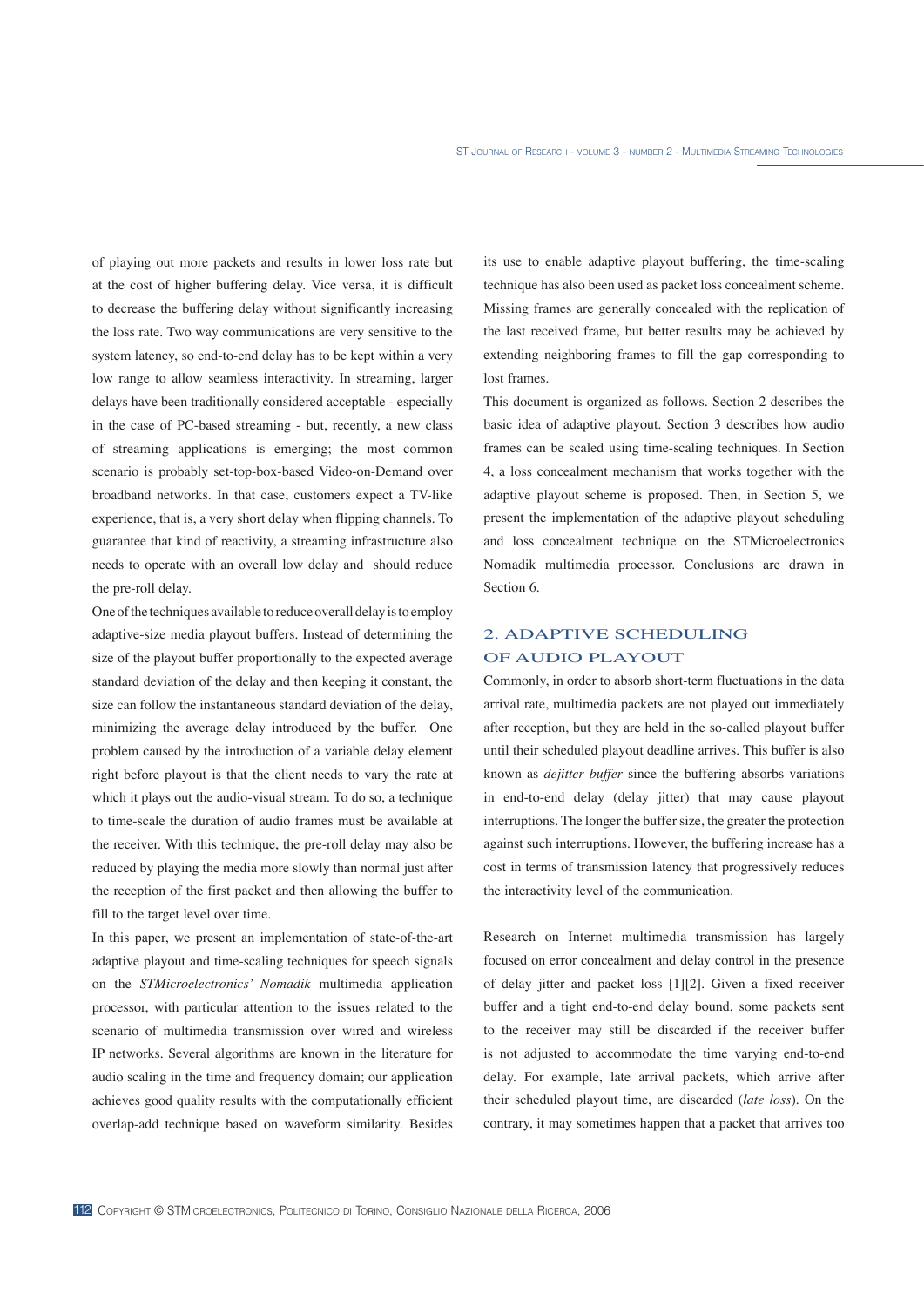early, for its scheduled playout has to be discarded because there is no place to hold it in the buffer (*early loss*). Delay variations happen when packets experience different queuing delays in network apparatuses because of the varying Internet load. Packet droppings at the receiver caused by network delay jitter increase the overall packet loss rate experienced by the user, and thus result in increased degradation of audio playout.

While common algorithms for managing a playout buffer adopt the fixed approach (i.e., they assume that the range of network delays is predictable and use a static buffer size and schedule), a more effective solution is to adopt the reactive approach, that is, to measure the delay jitter and use that information to adjust the buffer size dynamically and schedule to avoid lateness. The latter approach records the reception time of each packet and uses this information to make short-term predictions about network delay with the aim of implementing an application-controlled tradeoff of packet lateness against buffering delay suitable for applications which demand low delay but can tolerate or conceal a small amount of late packets. In applications like packet telephony, for example, large delays cause a significant negative impact on quality because they reduce interactivity, i.e., delays in the range of 150-250 milliseconds are often quoted as being the maximum acceptable total end-to-end delay [3]. In this case, a small percentage of losses may be given up in return for a lower end-to-end delay and an increased interactivity.

Among the reactive approaches, it has been proposed, for voice telephony, to adjust the playout buffer size adaptively only during silence periods [4][5]. This technique is based on the observation that, for a typical conversation, the conversation can be grouped into talkspurts separated by silence periods and that active speech periods represent only approximately 40% of a conversation. Thus, the playout time of a new talkspurt may be adjusted by extending or compressing the amount of silence without any modification of the voice packets. With this technique, most late-arriving packets can be played out instead of being thrown away. However, adaptive playout applied solely on silence intervals could only work if the network is relatively

stable (which means that the statistical estimation based on the previous talkspurt could hold for the current) and the employed silence detection algorithm is effective. This is not the case when talkspurts are long and network delay variation is high within talkspurts, that is, if a delay spike happens in the middle of a talkspurt, the algorithm has to wait until the next spurt to adjust the delay. Thus, the performance result heavily depends on speech contents and on the network situation2.

In this work, we employ a novel adaptive playout algorithm that exploits a time-scale audio modification technique to extend the previous algorithm based on silence intervals [6][7]. With the ability of extending or compressing the duration of each individual frame, the playout schedule may be adaptively adjusted (according to the varying network conditions) in a more dynamic and reactive way, i.e., not only during silence periods but also during talkspurts. The continuous output of high quality audio is achieved by the scaling of the audio frames using a timescale modification technique. By applying a varying degree of stretching for each frame, every frame could contribute in adapting to the network delay jitter as well as to the packet loss. In this work, for time-scale modification, a packet-based version of the waveform similarity overlap-and-add (WSOLA) scheme is adopted [8]. The time-scale modification factor is estimated for each frame depending on the delay constraint, delay statistics, and the number of late-arrival packets3.

Improvement of the tradeoff between buffering delay and late loss is based on the interesting finding that the variation in the playout time-scale (i.e., slowing down and speeding up the playout) introduced by the audio time-stretching technique is

3. In this document, the words packet and frame are sometimes used interchangeably because it is common, in many VoIP applications, to encapsulate only one frame per RTP packet. For simplicity, when this is not the case (i.e., an RTP packet contains several frames), we assume to extend the meaning of the word "frame" to the overall audio content of the packet. The word "packet" will be always preferred when considering network related issues such as end-to-end delay, arrival time, etc.

<sup>2.</sup> In this context, we do not consider any particular implementation of silence detection algorithms. We just assume that the decoder is provided with a method to discriminate between active and non-active speech segments.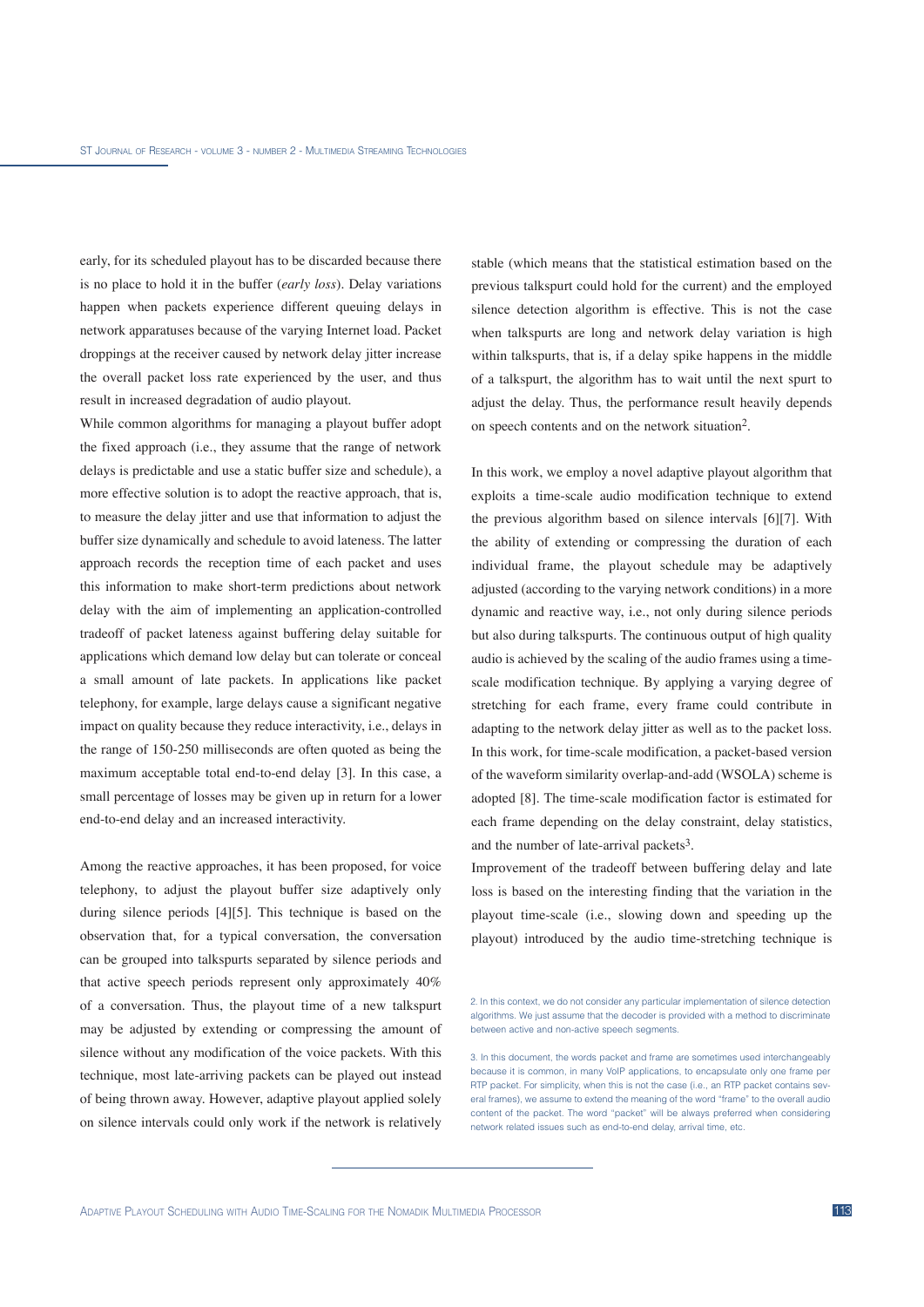perceptually tolerable if the audio is appropriately processed, as demonstrated by subjective listening tests [9].

# 3. AUDIO TIME-SCALE MODIFICATION

Scaling of audio frames, as previously introduced, is necessary to achieve high quality continuous output in audio transmission when each individual frame playout schedule is adaptively adjusted according to the varying network conditions, even during talkspurts.

Appropriate processing of the audio signal is necessary to ensure perceptually acceptable results. The problem of time-scaling an audio signal lies in the corresponding frequency distortion. It is common experience that when an audio signal is played back at a higher speed than the recording speed, the resulting sound is distorted in that its pitch is raised. We, instead, require a scaling of the perceived timing attributes, such as speaking rate, without affecting the perceived frequency attributes, such as pitch.

Because of the mathematical duality between time domain and frequency domain representations of audio, and from the properties of the Fourier transform [10], we can consider two equivalent formulations of this problem:

- modify the time domain representation of the audio signal without altering its perceived frequency attributes; and
- modify the frequency domain representation of the audio signal without altering its perceived time structure.

In this work, due to the computational constraints imposed by the embedding of this technique on the Nomadik multimedia processor, we consider the problem in its first formulation. In fact, time-scaling methods that use waveform-similarity and overlap-add (OLA) construction methods may achieve an attractive quality at a low computational cost. The frequency approach is more computational intensive and less suited to low processing delay requirements of packet based real-time communications [11].

With OLA synthesis, time-scale modification can be realized using time domain operations only. The modification is obtained by excising segments from the input signal and repositioning them along the time axis before reconstructing the output signal by weighted overlap-addition of the segments. The repositioning of segments corresponds to the introduction of a linear phase difference between the individual segments that disrupts the periodical structure of audio, unless proper synchronization is ensured by choosing an offset equal to a multiple of the waveform "virtual" period. As a consequence, each input segment should be realigned to the already formed portion of the output signal before performing the OLA operation [12].

In 1993, Verhelst proposed the waveform-similarity and overlapadd (WSOLA) algorithm [13], a synchronization strategy inspired on a waveform similarity criterion. In this technique, proper synchronization is ensured during segmentation instead of during superposition. The audio input signal is first decomposed into overlapping segments of equal length and these segments are then realigned and superimposed with equal and fixed overlap to form the output signal. The realignment leads to modified output length. For those segments to be added in overlap, their relative positions in the input are found through the search of the maximum correlation between them so that they have the maximum similarity and the superposition will not cause any discontinuity in the output. This technique was then modified and improved in [14] for packet loss concealment and in [6] for working on only *one* frame so that each frame of a realtime stream could be scaled immediately without introducing any additional processing delay.

An illustration of the WSOLA blockwise operation technique for slowing-down audio is presented in Fig. 1. The graph at the top corresponds to the input audio, and the one at the bottom corresponds to the time-scaled output audio. In the modified WSOLA algorithm, the output signal is constructed by taking small sections of the input audio frame from different time points  $(x<sub>k</sub>)$  and "pasting" them together to form the output audio frame at time points  $(y_k)$ . To achieve smooth transitions, each segment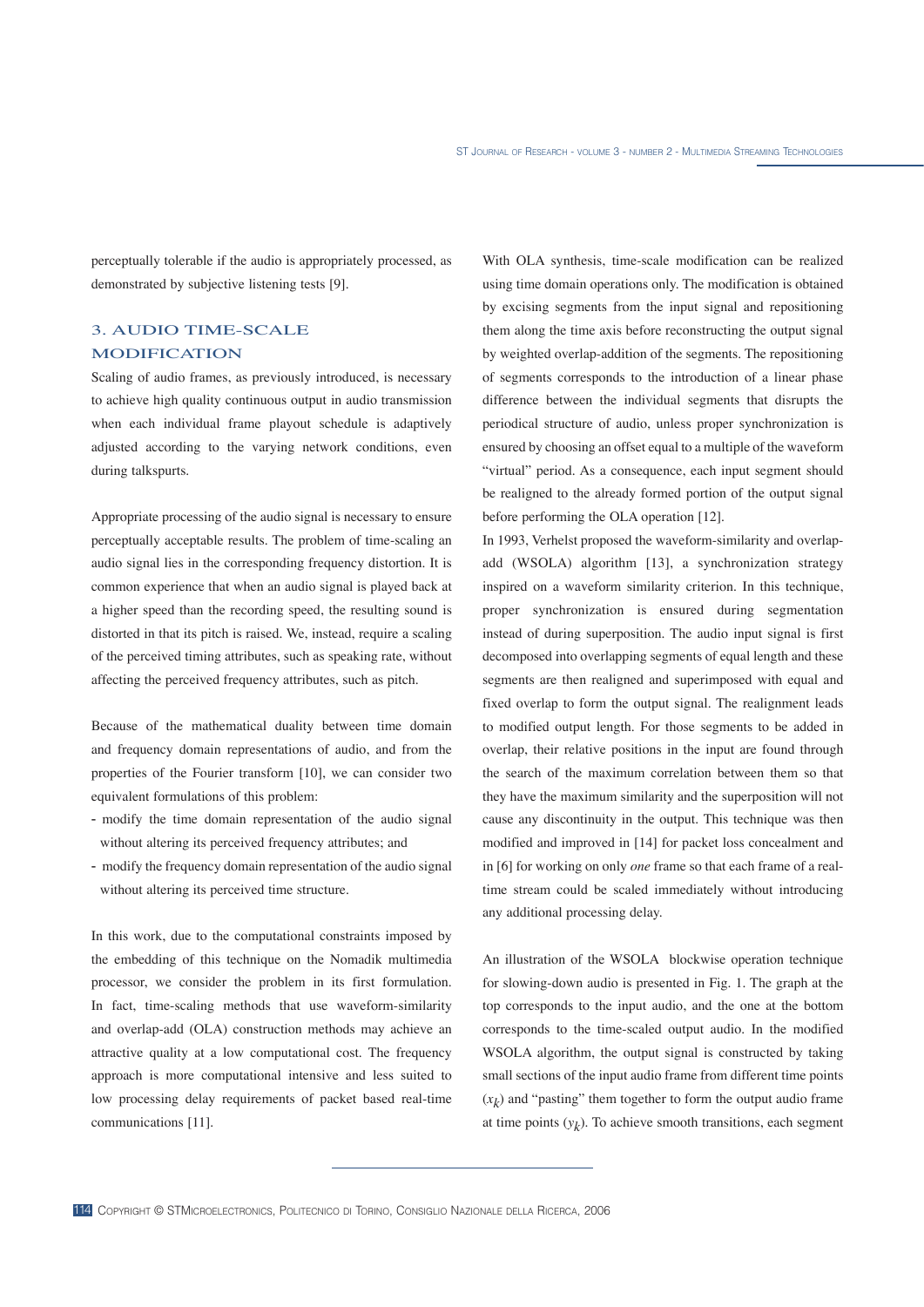

is weighted with a Hanning window  $w[n]$  such that the overlapadd with the already constructed output waveform will preserve the signal continuity. This procedure is given by the following synthesis equation

$$
q[n] = \sum_{k} w[n - y_k]. \, v[n - y_k + x_k], \tag{1}
$$

where *k* is the step index,  $v[n]$  is the input signal, and  $q[n]$  is the output signal.

For example, assume that the green waveform in Fig. 1 represents the current frame (e.g., 20 ms speech waveform), while the black and red waveform is the previous frame that has already been processed and played out. Our objective is to extend the time duration of the current speech segment and thus its playout time. To scale the speech frame, we first select a *template segment* of constant length in the input and then search backwards for the *similar segment* that exhibits maximum similarity to the template segment. Since WSOLA has been limited to operate on a single frame, it cannot change the previous or next frame. Thus, the original algorithm has been modified to use multiple successive

template segments of shorter length (inside the current frame) and to position the first template segment at the beginning of the current frame (and not before), as shown in the figure. Since we are slowing down the playout time, the similar segment must be selected from a time point inside a *search region* (red waveform) in the past. The beginning of the search region is calculated in advance and is a function of the required time-scaling factor. We cannot modify a previous frame that might already be played out, but a similar waveform may still be extracted from it to construct the new output. In our case, the cross correlation

$$
c_i = \sum_{j=0}^{\Delta y - 1} v[i + j] \cdot v[x_{k-1} + \Delta y + j],
$$
 (2)

a common distance measure in audio signal processing, is used to select the best candidate segment inside the search region  $(\Delta y)$ that is closer to the template. Once the similar segment is found, it is copied, with all the following samples, to the new location and overlap-added with the template segment to generate the output. The resulting output (bottom blue waveform) is longer than the input due to the shift of the similar segment relative to the template segment. We can observe from the output waveform that one extra pitch period is created and added. However, it is not just a simple replication of any pitch period from the input but the mixing of several pitch periods instead. This explains why the sound quality using time-scale modification is good. For voice communications, subjective listening tests [9] show, in fact, that infrequent scaling does not degrade the speech quality, even if the scaling ratio is occasionally high. Moreover, this scheme is entirely independent from the audio or speech codec used because the operations are applied on the PCM output of the decoder. However, it is important to note that this process heavily relies upon the existence of a quasi-periodic waveform, as in speech and monophonic music. Thus, it is generally suboptimal for most polyphonic music, due to the complex multipitch nature of those waveforms. Nevertheless, enhancements of this approach such as sub-band WSOLA [15], which apply this time-domain time-scale modification algorithm on a sub-band basis, have been shown to provide adequate sound quality for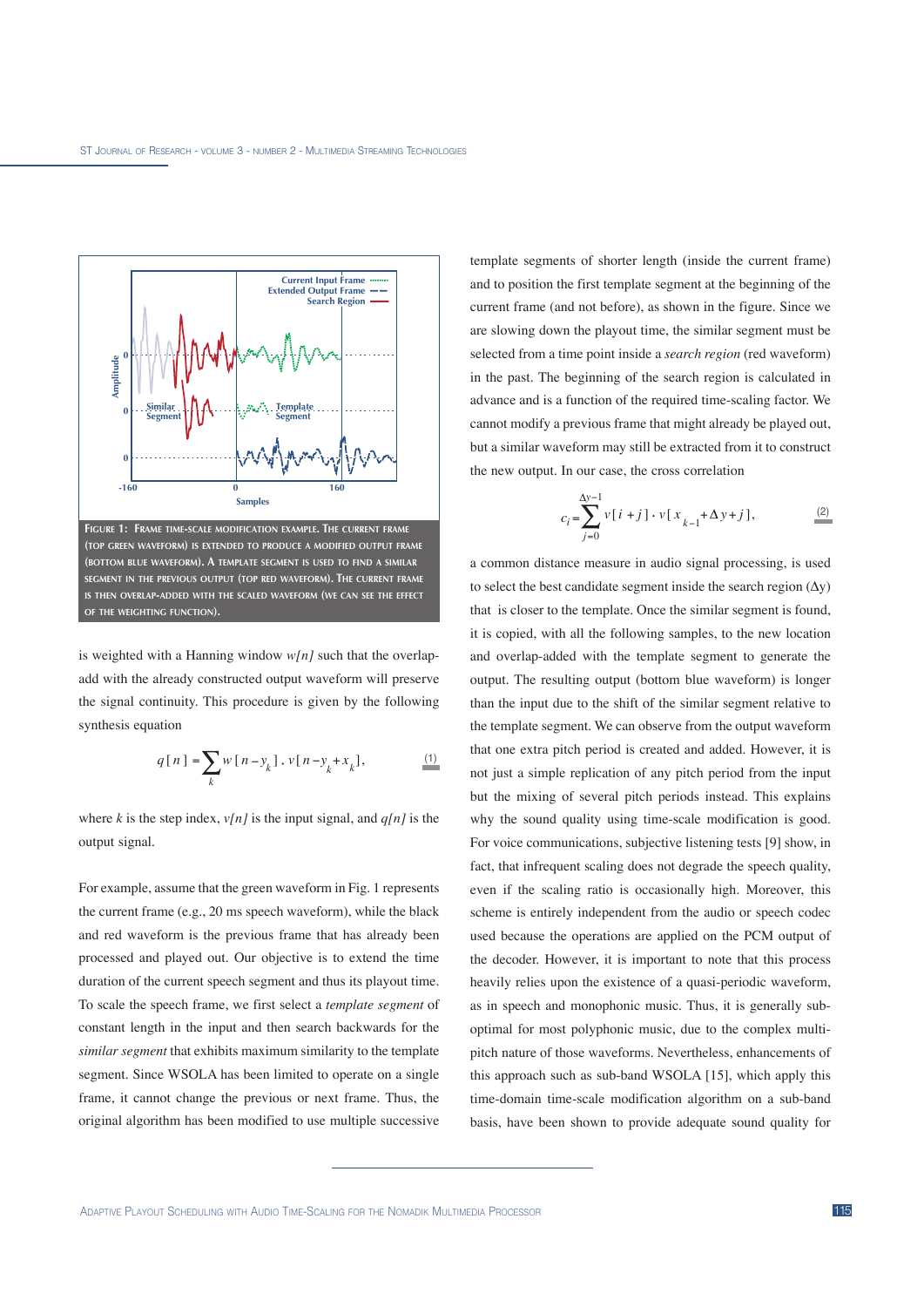any kind of audio, including news magazines, cinema movies, and music TV.

# 4. PACKET LOSS CONCEALMENT WITH AUDIO TIME-SCALING

Audio adaptive playout techniques aim at reducing the rate of late losses; however, it is still possible that a certain number of packets will arrive after their scheduled playout time. Additionally, audio packets may be lost along the communication path due to network congestion. Sound quality at the receiver can then be improved by error concealment, which is transmitter independent. There exist a number of proposals for concealment of lost audio frames that fundamentally try to substitute the missing signal segment by *repeating a prior segment*. These techniques generally lead to echoing or tinny sounds. Our concealment algorithm is instead based on the frame-scaling operations described in Section 3. It is a hybrid of time-scale modification and waveform substitution, the latter of which is used to conceal both late loss and link loss by exploiting the redundancy in the audio signal [14]. To avoid common distortions, the time-scale of a preceding signal segment is modified such that missing frames are covered by the *extended version of the preceding waveform*. An important demand of audio communication is low delay, which can only be achieved by modifying a small number of packets during the time-scaling. Therefore, we take advantage of the single frame time-scaling algorithm [6] to reduce the delay to one frame time, and we employ two-sided information to achieve good reconstruction quality.

Fig. 2 shows the principle of error concealment using time-scale modification of correctly received frames. At the time the current frame (red waveform) is assumed lost, the last received frame (green waveform) is extended with a scaling factor of two. Then it can be played out for an overall time of approximately two frame periods so that the missing gap caused by the lost frame is covered (blue waveform). It is important to note that, because we can scale the previous frame only after we know if the current frame has been received or not, then the previous frame has to be buffered and delayed by one frame time. Further operations depend on the loss pattern:

- if only the current frame is lost, the next frame will be extended with a scaling factor of 1.3 (because of a successive the merging operation of the two waveforms); and
- if the current and next frame are both lost, the waveform of the previous scaled frame is repeated to conceal the burst loss.

In both cases, distortions due to discontinuities at the boundary of the substituted and the next received frame are reduced by overlapping them in the range of a few milliseconds using Hanning windows. A search of similar waveform within a limited region is performed to obtain the merging position. The total expansion of the frame will not exactly cover the gap resulting



**FIGURE 2: EXAMPLE OF SINGLE FRAME LOSS CONCEALMENT. THE OUTPUT WAVEFORM IS PLOTTED BELOW THE INPUT WAVEFORM. A FRAME (RED) IS LOST, AND THE GAP IS COVERED BY THE EXTENSION (BLUE) OF THE PREVIOUS FRAME (GREEN).**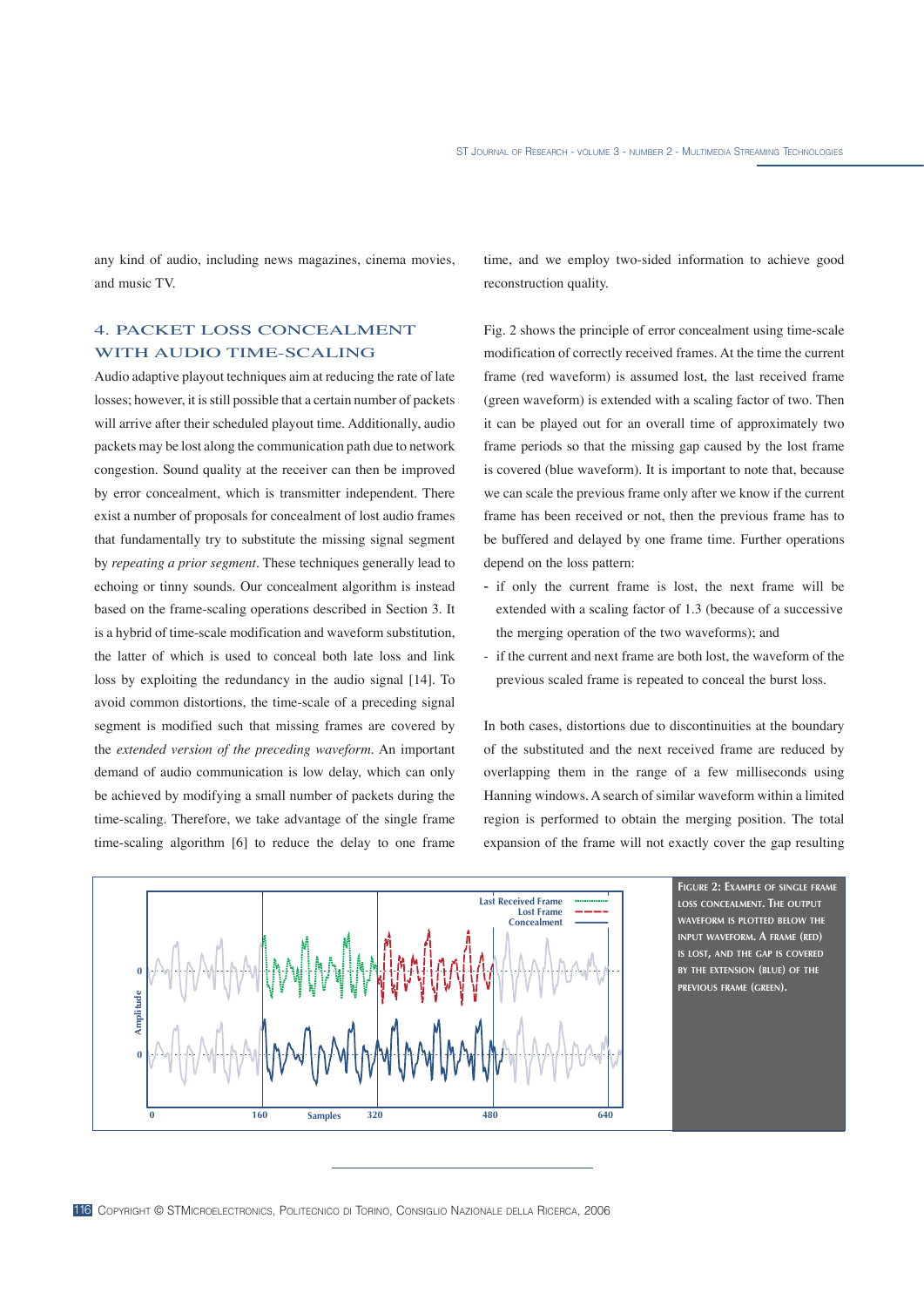

from the lost frames, so the actual playout is likely to be either ahead or behind the scheduled playout by a small difference. However, this can be corrected by the adaptive playout algorithm by accordingly scaling the following frames.

Note that this method introduces a delay of one-frame time, so the playout times of the adaptive playout algorithm should be offset by one frame. However, since the complexity of this algorithm is higher than other waveform substitution techniques, it also offers better audio quality and may handle high loss rates of various patterns.

## 5. IMPLEMENTATION ON THE NOMADIK PROCESSOR

The adaptive audio playout system has been designed for the implementation on the STMicroelectronics Nomadik multimedia processor family. The Nomadik architecture [16] is specifically designed for mobile multimedia applications, e.g., it supports MPEG-4 encoding and decoding and display sizes ranging from cell phone to PDA. Fig. 3 shows the block diagram of the Nomadik heterogeneous multiprocessor architecture. The main CPU for the system is the ARM926E-JS, which concentrates on coordination and control, while most of the media functions are performed by application-specific accelerators. The Nomadik platform includes both audio and video accelerators. It uses techniques at all levels of abstraction to minimize energy consumption: distributed heterogeneous processors, efficient algorithms for motion estimation and other compute-intensive steps, data compression on the bus, embedded memory, specialized instruction sets, and aggressive power management. The Nomadik ARM core allows software to be easily ported to the platform and supports the Open Multimedia Application Platform Interface (OMAPI).

The base system for the implementation of adaptive audio playout is represented by the porting of Linphone [17] on the Nomadik platform. Linphone is a free software VoIP application released under the GNU General Public License (GPL), and it is compliant with the SIP protocol [18], which is the most popular standard for voiceover IP communications. Additionally, Linphone includes support for a large variety of codecs (G711 ulaw, G711-alaw, LPC10-15, GSM, Speex and iLBC), while SIP and RTP functionalities are provided by the oSIP [19] and oRTP [20] libraries, respectively.

The Linphone software architecture is based on a real-time scheduler that periodically resumes a program thread in charge of handling the multimedia communication. A speech transmission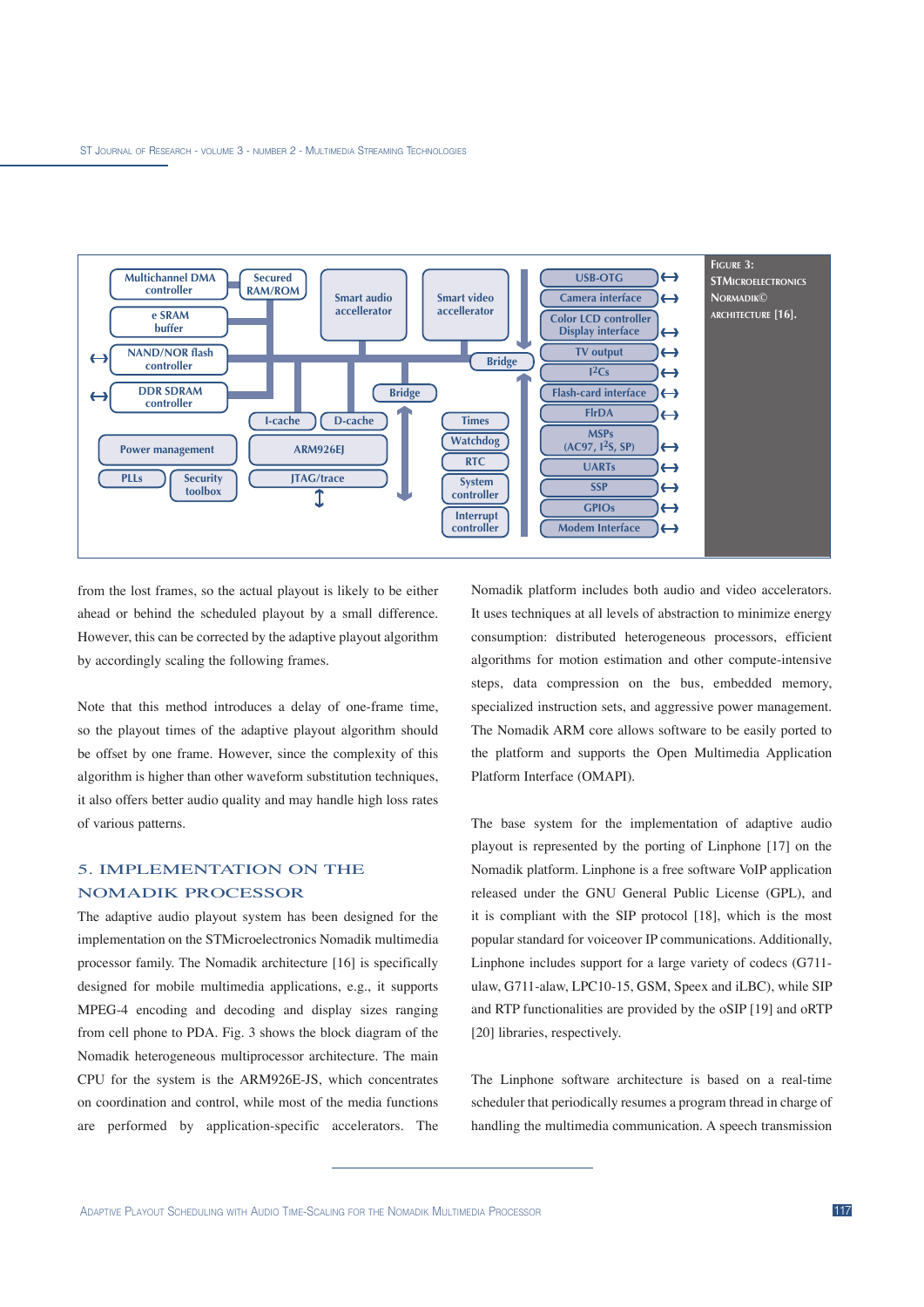is, in fact, typically made up of constant size and constant duration frames that must be received and processed at regular intervals. Therefore, the Linphone scheduler is responsible for running a queue of processing filters that, in a common scenario, are represented by the reception, decoding, and playout procedures. Thus, the very first change in the Linphone architecture has been to modify this paradigm completely. Adaptive audio playout by its nature needs a time-varying playout scheduler because the duration of each frame may change accordingly to the status of the network and to the previous history of packet delays. For the same reason, we also had to modify the information passing architecture between the processing filters that previously relied on the assumption that all speech frames had the same size.

Adaptive audio playout functions have been introduced by adding two new components in the Linphone architecture as shown in Fig. 4:

- the control logic of the adaptive scheduling algorithm, that has become part of the oRTP library functions; and
- the audio time-scaling and concealment algorithm that is applied just after the speech decoding plugin.

The basic operation of the control logic of the adaptive scheduling algorithm is to set the playout time for each frame. Before the current frame can be played out, we need to decide on its length to perform the required scaling. Its length clearly depends on the current estimate of the arrival time and playout time of the next frame. If the delay of the frame in the next packet is correctly estimated, the next frame should arrive in time and be ready by the end of the playback of the current frame. A good estimation of the network delay is therefore an important component for adaptive frame scheduling. In Linphone, we modified the RTP packet reception process by inserting a hook function that collects information on the delay of all received speech packets; then, we based our estimation on the order statistics of these delays to adapt the playout schedule to the network variations in a very reactive way. Since we cannot know the real network delay without clock synchronization between sender and receiver, we assign to the first received packet a network delay equal to zero; then, the delays of successive packets are relative to this value. In our implementation, the delays are collected for a sliding window of the past *w* packets. The determination of the estimated delay for the next packet is based on the order statistic of these delays, that is, the sorted version of the delays collected over the sliding window. In statistics, the k-th order statistic of a statistical sample is equal to its k-th smallest value. It is shown [21] that, given  $D^k$  as the k-th order statistic, the expected probability that a packet with the same delay statistic can be received by  $D^k$  is  $k/(w+1)$ . As a consequence, given a user-specified acceptable loss rate for the application *ê*, we may look for the index  $\vec{k}$  and the corresponding delay  $D^{\hat{k}}$  that allows us to achieve the given loss rate with the smallest delay, i.e., the greatest  $D^k$  such that  $\frac{k}{w+1} \leq 1-e$ .

The index of this delay can then be computed as  $\hat{k} = [(w+1)(1-\hat{e})]$ and the playout deadline can be approximated by the interpolation between  $D^{\hat{k}}$  and  $D^{\hat{k}+1}$ . Thus, the playout deadline determines the scaling factor for the current packet.

Another hook function has been inserted in the playout control process of Linphone to keep a list of the actual frames present in the application playout queue updated. Thus, we can analyze the playout buffer to locate missing frames that must be concealed before the playout of the current frame. First, we check if the current frame is the right one to be played out for that time

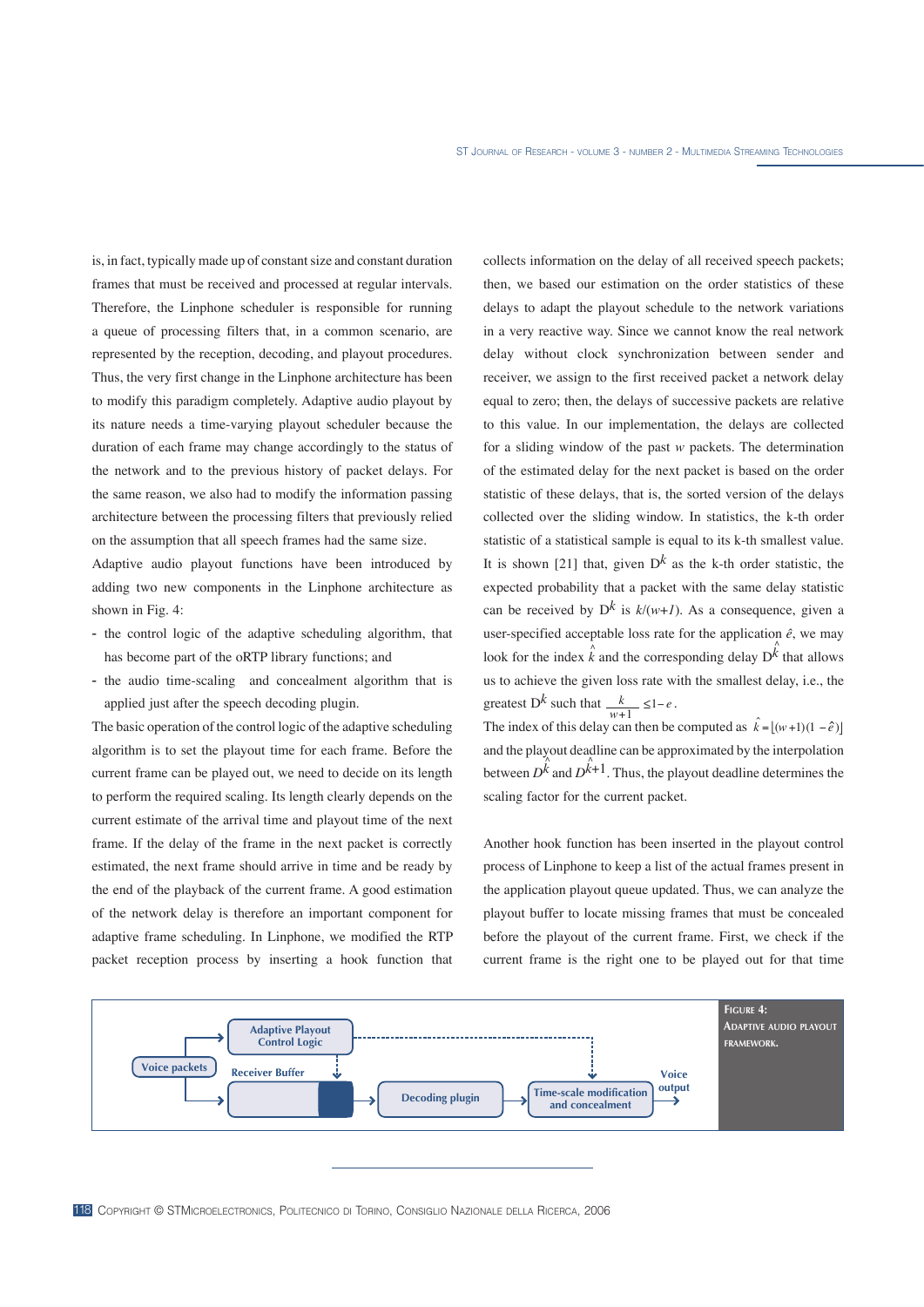

**ADAPTIVE AUDIO PLAYOUT SCHEDULING. AS A FUNCTION OF THE NETWORK DELAY (RED), THE ALGORITHM ESTIMATES THE EXPECTED DELAY OF THE NEXT PACKET (GREEN). WHEN NECESSARY, IT MODIFIES THE PLAYOUT DEADLINE BY A SCALING FACTOR (BLUE) SO THAT THE TOTAL DELAY EXPERIENCED BY THE AUDIO PACKETS (BLACK) MAY CLOSELY**

instant (i.e., if its RTP timestamp corresponds to the timestamp of the frame to be played out); second, we identify by the RTP timestamps if the previous and/or next frames are missing. Then, we set appropriate values for the frame time-scaling process as well as an indicator of the type of concealment to be applied and a reference to future or past speech frames, if available.

Single-packet WSOLA audio time-scaling for frame compression/ expansion and loss concealment is implemented just after the speech decoding process, and it is independent of the specific voice compression algorithm used by the application. Given the decoded speech frame, the scaling factor set by the playout control logic, and the information about the availability of prior or subsequent frames, the current frame is modified to match the desired playout deadline. Depending on the actual duration of the frame after time-scaling, the Linphone processing thread is then set to be rescheduled after the same time interval.

Fig. 5 shows a summary representation of the new functionality implemented on the Nomadik architecture. For each speech packet, our algorithm estimates the expected delay of the next packet (green) as a function of the history of the network delay (i.e., arrival time) of prior packets (red). The presented timedomain time-scale audio modification algorithm is then used for changing the optimal playout deadline for the next speech frame that needs to be resized by a scaling factor (blue) that depends also on the possible loss of adjacent speech frames (blue points). Playout buffering delay is thus adapted in order to keep

the total delay (black) always very close to the network delay. The algorithm flexibility allows the reduction of the average buffering delay while reducing late loss at the same time. Hence, the tradeoff between buffering delay and late loss is improved with respect to traditional buffering algorithms.

#### 6. CONCLUSION

In this paper, we described the implementation of an adaptive playout scheduling scheme for speech communications on the STMicroelectronics Nomadik multimedia processor. These techniques allow high robustness against the loss of late packets and maintain very low buffering delay. The application may in fact dynamically adjust the receiver playout buffer size to the varying estimate of the network delay; short-term order statistics of the arrival time of each multimedia packet are used for that purpose.

As a consequence, the playout time of the voice frame must also change. To maintain proper reconstruction of continuous audio playout, each speech frame is then time-scaled according to the delay estimate using single-frame WSOLA. This algorithm operates in the time domain with acceptable computational complexity and enables time compression and expansion of speech frames without altering the audio frequency content. The same technique has also been adopted for the concealment of missing frames with the introduction of a processing delay of only one frame.